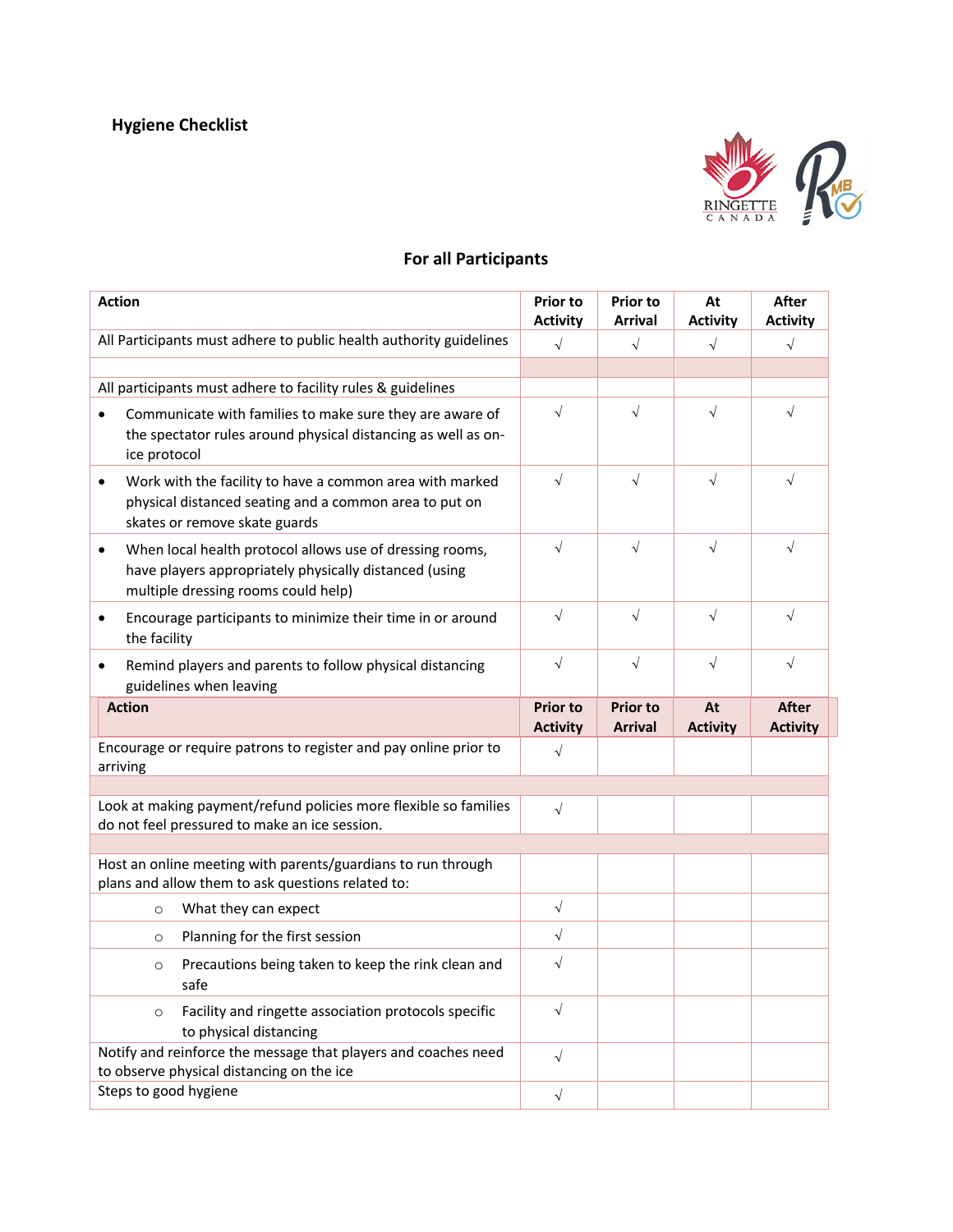| If a player has any cold or flu-like symptoms (runny nose, sore<br>throat, fever, cough) they must advise the team and stay home<br>until symptoms have ended.                           |                                    | $\sqrt{}$                         | $\sqrt{}$             | $\sqrt{ }$                      |
|------------------------------------------------------------------------------------------------------------------------------------------------------------------------------------------|------------------------------------|-----------------------------------|-----------------------|---------------------------------|
| They may need to be tested for COVID-19 should symptoms<br>match universal symptoms; if positive, follow public health<br>authority requirements                                         |                                    | $\sqrt{}$                         | $\sqrt{}$             | $\sqrt{ }$                      |
| A coach should be prepared to require that a player exhibiting<br>symptoms must leave the ringette session / activity                                                                    |                                    | $\sqrt{ }$                        | $\sqrt{ }$            | $\sqrt{2}$                      |
| When coughing or sneezing:                                                                                                                                                               |                                    |                                   |                       |                                 |
| Cough or sneeze into a tissue or the bend of the<br>$\circ$<br>arm, not the hand                                                                                                         |                                    | $\sqrt{2}$                        | $\sqrt{ }$            | $\sqrt{}$                       |
| Dispose of any used tissues as soon as possible in a<br>$\circ$<br>lined waste basket and wash hands                                                                                     |                                    | $\sqrt{}$                         | $\sqrt{ }$            | $\sqrt{}$                       |
| Avoid touching the eyes, nose or mouth with<br>$\circ$<br>unwashed hands                                                                                                                 |                                    | $\sqrt{ }$                        | $\sqrt{ }$            | $\sqrt{}$                       |
|                                                                                                                                                                                          |                                    |                                   |                       |                                 |
| <b>Action</b>                                                                                                                                                                            | <b>Prior to</b><br><b>Activity</b> | <b>Prior to</b><br><b>Arrival</b> | At<br><b>Activity</b> | <b>After</b><br><b>Activity</b> |
|                                                                                                                                                                                          |                                    |                                   |                       |                                 |
| Participants identified as vulnerable to COVID-19 should be more<br>cautious and should speak with a physician prior to participating                                                    | $\sqrt{}$                          | $\sqrt{}$                         | $\sqrt{ }$            | $\sqrt{}$                       |
| Promote strict hand hygiene (washing and sanitizing) before and                                                                                                                          |                                    |                                   |                       |                                 |
| after training                                                                                                                                                                           |                                    | $\sqrt{ }$                        | $\sqrt{ }$            | $\sqrt{2}$                      |
| Wash hands after using rest rooms with soap and water for at<br>least 20- seconds                                                                                                        |                                    | $\sqrt{ }$                        | $\sqrt{ }$            | $\sqrt{ }$                      |
| Use alcohol-based hand sanitizer if soap and water are not<br>available                                                                                                                  |                                    | $\sqrt{ }$                        | $\sqrt{ }$            | $\sqrt{ }$                      |
|                                                                                                                                                                                          |                                    |                                   |                       |                                 |
| It is recommended that anyone entering a facility should wear a<br>cloth mask. The mask can be removed during the ringette<br>activity, but physical distancing must still be practiced. |                                    | $\sqrt{}$                         | $\sqrt{ }$            | $\sqrt{}$                       |
| Monitor public health authority guidelines specific to the<br>wearing of masks                                                                                                           |                                    | $\sqrt{ }$                        | $\sqrt{2}$            |                                 |
|                                                                                                                                                                                          |                                    |                                   |                       |                                 |
| Players must have their own labelled water bottle, washed after<br>each session                                                                                                          |                                    | $\sqrt{ }$                        | $\sqrt{ }$            | $\sqrt{2}$                      |
|                                                                                                                                                                                          |                                    |                                   |                       |                                 |
| Ringette bags should have hand sanitizer in them. Players should<br>wash hands frequently - before leaving home, prior to entering<br>the facility and after leaving the facility        |                                    | $\sqrt{ }$                        | $\sqrt{ }$            | $\sqrt{}$                       |
|                                                                                                                                                                                          |                                    |                                   |                       |                                 |
| Travel with family to ringette association activities and away<br>events (no carpooling)                                                                                                 |                                    | $\sqrt{}$                         |                       | $\sqrt{ }$                      |
|                                                                                                                                                                                          |                                    |                                   |                       |                                 |
| Leave ringette bags in the car if arriving early and the dressing<br>room is not available                                                                                               |                                    | $\sqrt{2}$                        |                       |                                 |
|                                                                                                                                                                                          |                                    |                                   |                       |                                 |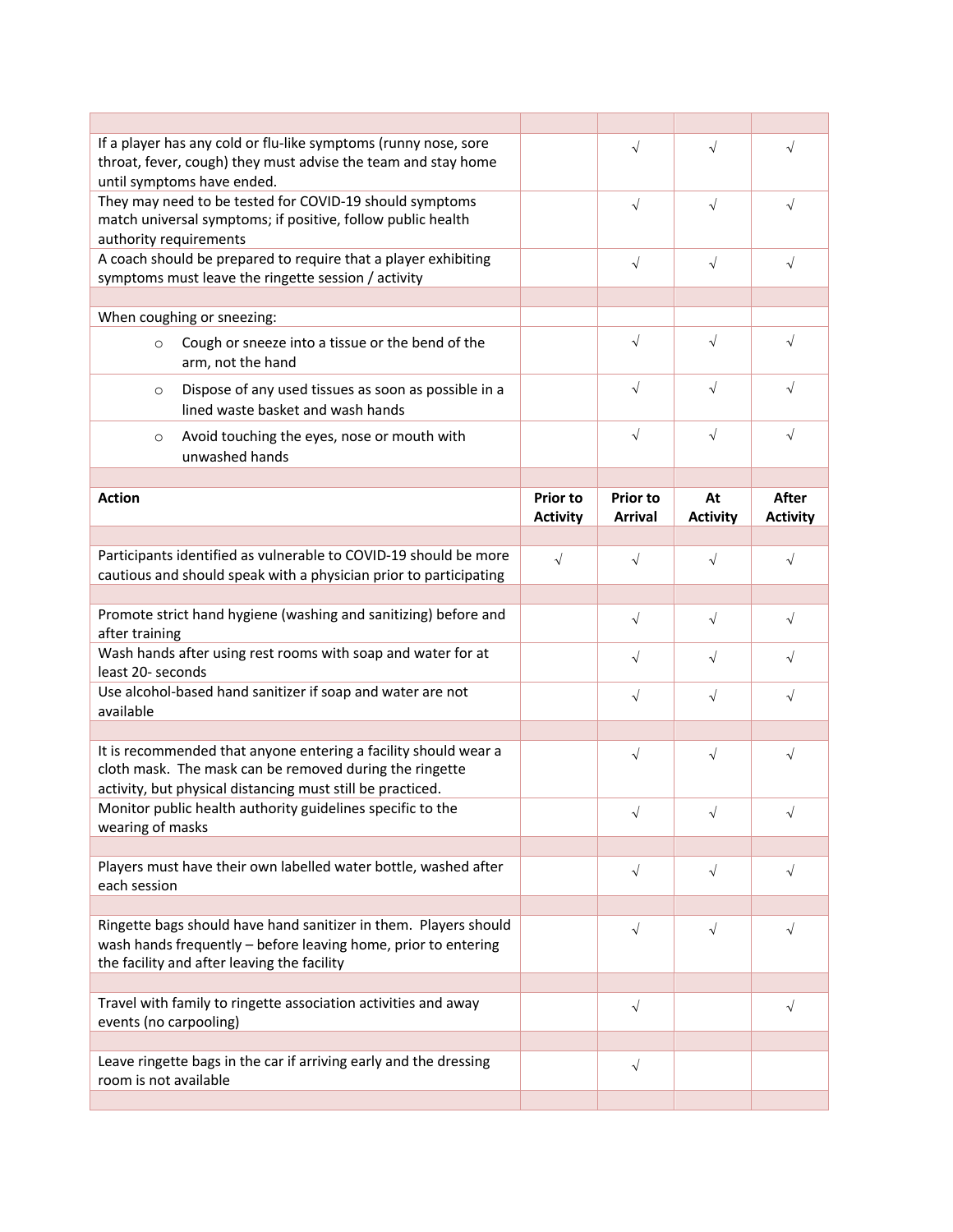| <b>Action</b>                                                                                                                                                                                                            | <b>Prior to</b><br><b>Activity</b> | <b>Prior to</b><br><b>Arrival</b> | At<br><b>Activity</b> | <b>After</b><br><b>Activity</b> |
|--------------------------------------------------------------------------------------------------------------------------------------------------------------------------------------------------------------------------|------------------------------------|-----------------------------------|-----------------------|---------------------------------|
| Limit dressing room use as much as possible                                                                                                                                                                              |                                    |                                   | $\sqrt{}$             | $\sqrt{}$                       |
| Have participants put on their shoes or skate guards so that they<br>can leave quickly                                                                                                                                   |                                    |                                   | $\sqrt{ }$            | $\sqrt{}$                       |
| Encourage participants to minimize their time in the facility                                                                                                                                                            |                                    |                                   | $\sqrt{ }$            | $\sqrt{}$                       |
|                                                                                                                                                                                                                          |                                    |                                   |                       |                                 |
| For age groups where parents need to assist with equipment,<br>limit the number of parents in the dressing room/change area to<br>one per player. Entry should be controlled to meet physical<br>distancing requirements |                                    |                                   | $\sqrt{2}$            | $\sqrt{}$                       |
| Have a separate gym bag with clothing for dryland. If possible,<br>have dryland clothes on under street clothes                                                                                                          |                                    | $\sqrt{ }$                        | $\sqrt{ }$            |                                 |
|                                                                                                                                                                                                                          |                                    |                                   |                       |                                 |
| Wear clothing that minimizes changing in tight spaces                                                                                                                                                                    |                                    |                                   |                       |                                 |
| If dryland, wear dryland clothing to the facility. If on-ice wear<br>equipment other than helmet, gloves and skates                                                                                                      |                                    | $\sqrt{}$                         | $\sqrt{2}$            | $\sqrt{}$                       |
| Shower at home.                                                                                                                                                                                                          |                                    | $\sqrt{2}$                        | $\sqrt{ }$            | $\sqrt{}$                       |
| Do not share toiletries of any kind                                                                                                                                                                                      |                                    | $\sqrt{ }$                        | $\sqrt{2}$            | $\sqrt{}$                       |
|                                                                                                                                                                                                                          |                                    |                                   |                       |                                 |
| During the warm-up the coach should ensure physical distancing<br>is practiced. No sharing of foam rollers or warm up equipment                                                                                          |                                    | $\sqrt{2}$                        | $\sqrt{2}$            | $\sqrt{}$                       |
| Observe facility rules regarding team warm-ups, including<br>physical distancing requirements                                                                                                                            |                                    | $\sqrt{}$                         | $\sqrt{}$             |                                 |
| Players need to be prepared to disinfect fitness equipment<br>immediately after use                                                                                                                                      |                                    | $\sqrt{ }$                        | $\sqrt{}$             |                                 |
|                                                                                                                                                                                                                          |                                    |                                   |                       |                                 |
| Absolutely no spitting or open nose blowing in the ringette<br>environment                                                                                                                                               |                                    | $\sqrt{ }$                        | $\sqrt{ }$            | $\sqrt{}$                       |
|                                                                                                                                                                                                                          |                                    |                                   |                       |                                 |
| <b>Action</b>                                                                                                                                                                                                            | <b>Prior to</b><br><b>Activity</b> | <b>Prior to</b><br><b>Arrival</b> | At<br><b>Activity</b> | After<br><b>Activity</b>        |
| Minimize congregation in the lobby as much as possible.                                                                                                                                                                  | $\sqrt{ }$                         | $\sqrt{ }$                        | $\sqrt{ }$            | $\sqrt{ }$                      |
| Meet family at vehicles if suitable for age of players - follow<br>physical distancing requirements of facility and public health<br>authority.                                                                          | $\sqrt{ }$                         | $\sqrt{ }$                        | $\sqrt{ }$            | $\sqrt{ }$                      |
|                                                                                                                                                                                                                          |                                    |                                   |                       |                                 |
| Minimize going in and out of doors, including the dressing room.<br>Facility doors are considered high-risk touchpoints.                                                                                                 |                                    | $\sqrt{}$                         | $\sqrt{ }$            | $\sqrt{}$                       |
| Team staff should try and control the number of times players<br>enter and exit the dressing room; this avoids hands contacting<br>the handles. Use the elbow to open.                                                   |                                    | $\sqrt{ }$                        | $\sqrt{ }$            | $\sqrt{}$                       |
|                                                                                                                                                                                                                          |                                    |                                   |                       |                                 |
| No sharing of food or drinks                                                                                                                                                                                             |                                    | $\sqrt{2}$                        | $\sqrt{ }$            | $\sqrt{}$                       |
|                                                                                                                                                                                                                          |                                    |                                   |                       |                                 |